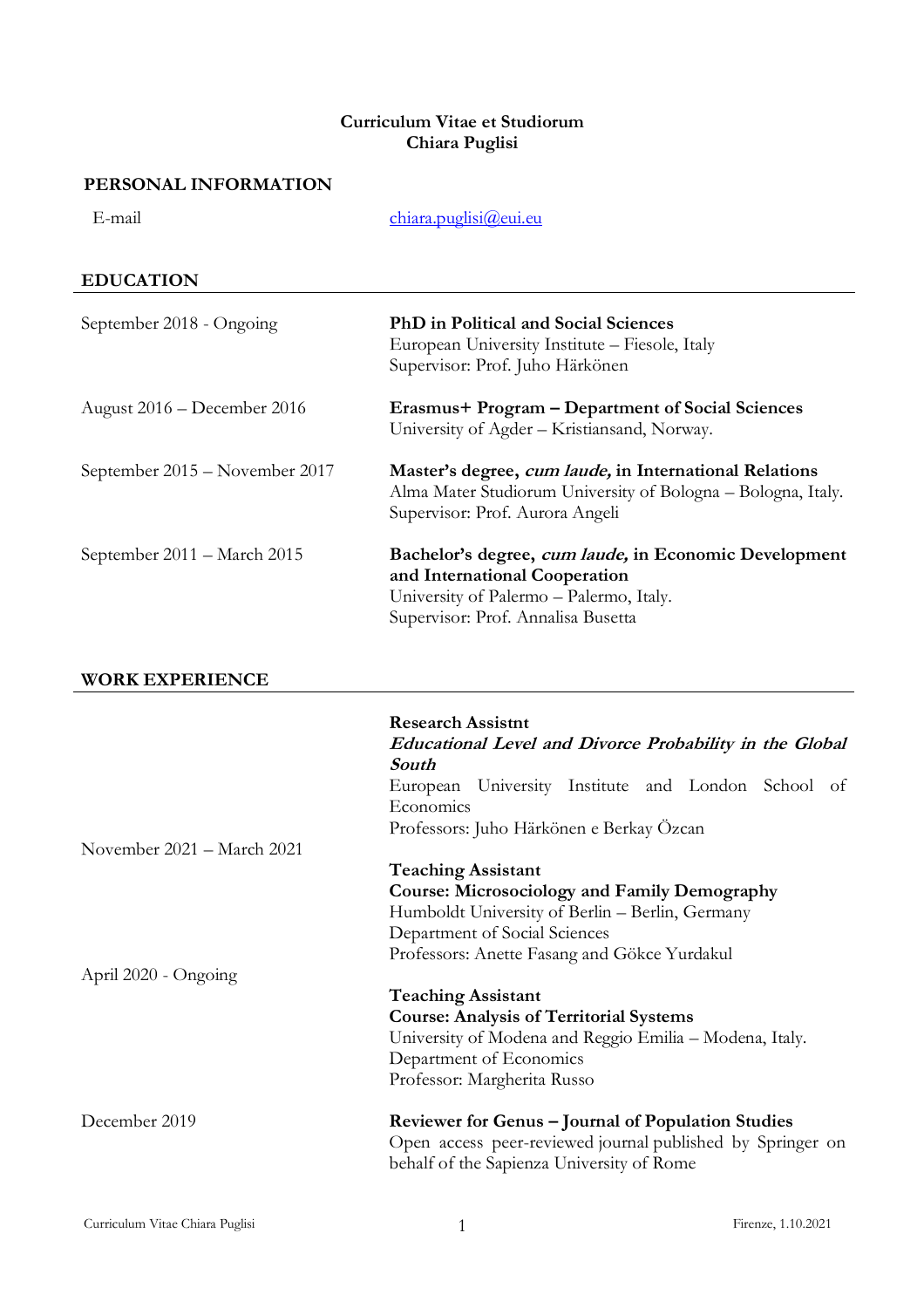| July 2019 – September 2019    | Coder for ACCUPOL project<br>Ludwig-Maximilians-University (LMU) Munich - München,<br>Germany.                                                                                                                                                                                                                                                                                     |
|-------------------------------|------------------------------------------------------------------------------------------------------------------------------------------------------------------------------------------------------------------------------------------------------------------------------------------------------------------------------------------------------------------------------------|
| February 2018 – June 2018     | Intern<br>Econometrica – Bologna (BO), Italy                                                                                                                                                                                                                                                                                                                                       |
| March 2015                    | Interviewer for <i>Integrometro</i> project<br>University of Palermo - Palermo (PA), Italy.                                                                                                                                                                                                                                                                                        |
| February 2015                 | Member of the PopDays 2015 Organizing Committee<br>University of Palermo - Palermo (PA), Italy.                                                                                                                                                                                                                                                                                    |
| November 2014 – February 2015 | Intern<br>IRCAC, Regional Institute for Credit to Cooperation - Palermo<br>(PA), Italy                                                                                                                                                                                                                                                                                             |
| <b>TEACHING EXPERIENCE</b>    |                                                                                                                                                                                                                                                                                                                                                                                    |
| A.Y. 2020/2021                | Teaching Assistant in Microsociology and Family Demography<br>(Humboldt University Berlin)                                                                                                                                                                                                                                                                                         |
| A.Y. 2019/2020                | Lecture in English on "Demography and the main<br>demographic phenomena" (Analysis of Territorial Systems)<br>Lecture in English on "Tools for the analysis of demographic<br>$\blacksquare$<br>data and phenomena" (Analysis of Territorial Systems)<br>Lecture in English on "The demographic transition model"<br>$\overline{\phantom{a}}$<br>(Analysis of Territorial Systems) |
| October 2019                  | Teacher Training Certificate obtained in October 2019. Course:<br>'Introduction to Teaching in Higher Education', held at the<br>EUI in October 2019. Training of 20 hours of class time, one<br>teaching practice session, and two course design exercises.                                                                                                                       |
| <b>PUBLICATIONS</b>           |                                                                                                                                                                                                                                                                                                                                                                                    |

## **PEER-REVIEWED JOURNAL ARTICLES AND INVITED BOOK CHAPTERS**

**Puglisi C.** and Busetta A. (2018). Women's empowerment and child mortality: the case of Bangladesh, In: Abbruzzo A., Brentari E., Chiodi M., Piacentino D. Eds., Book of Short Papers SIS 2018, Palermo, 20- 22 June, Pearson, pp: 1713-1718. ISBN: 978-88-919102-3-3.

**Puglisi, C.,** and Busetta, A. (2019). The Effect of Education on Under-Five Mortality: Individual and Community-Level Effects in Bangladesh. *Statistica*, *79*(2), 181-200.

## **CONFERENCE PRESENTATIONS**

## **TALKS**

Puglisi C. The effect of women's community-level education on infant mortality: a cross-sectional study on 17 Sub-Saharan African Countries. Paper presented at the workshop "*A Broken Promise. Advances And Challenges*